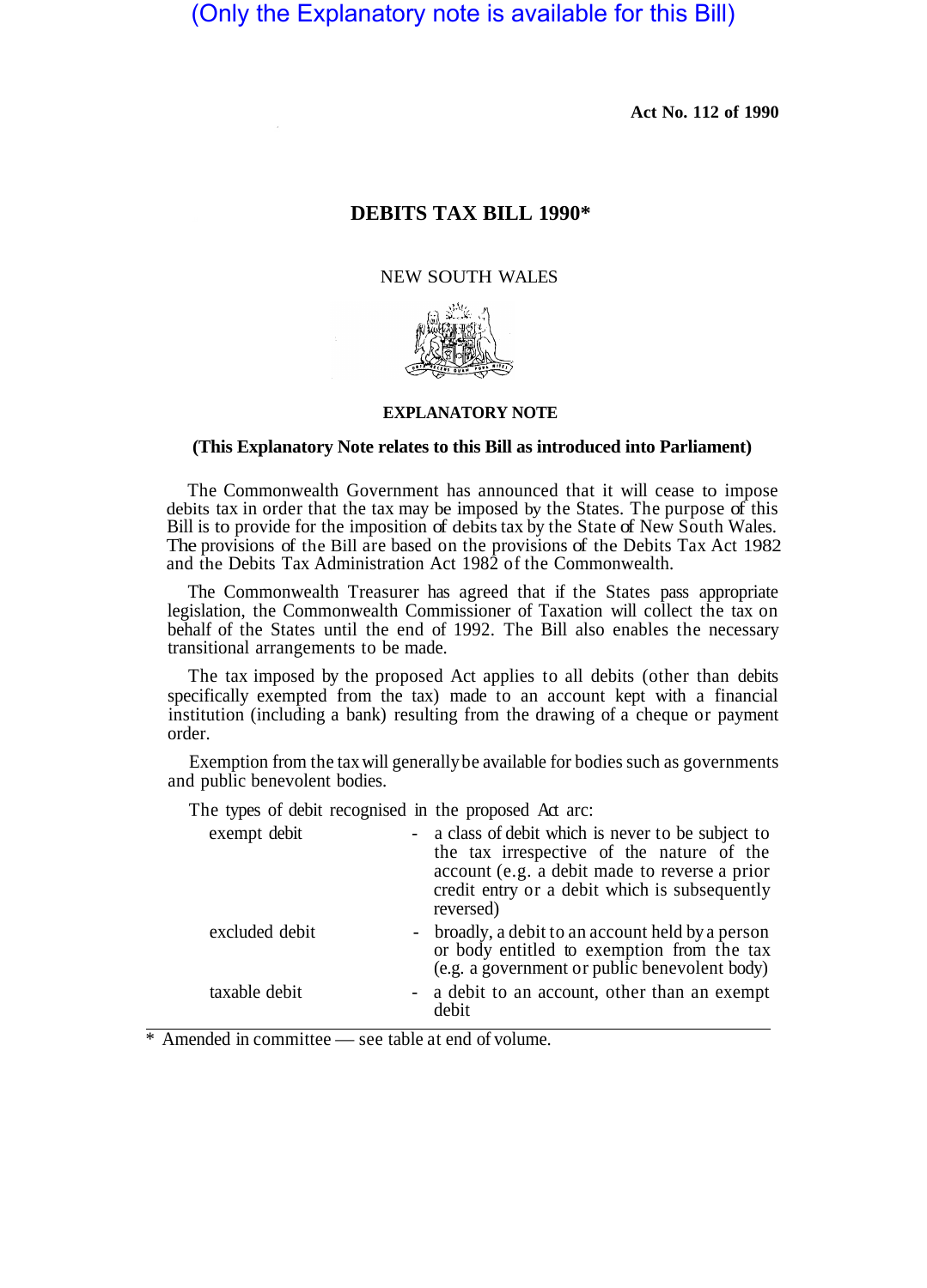eligible debit  $\qquad \qquad$  - a debit to an account, other than an exempt debit or an excluded debit (i.e. a debit for which the account holder and not the financial institution can, in special circumstances, be required to pay the tax This might occur where a New South Wales resident attempts to utilise an account outside New South Wales in order to avoid payment of the tax)

Under the proposed Act, tax is imposed in respect of:

- \* each taxable debit of not less than \$1 made by a financial institution to a taxable account
- each eligible debit of not less than \$1 made by a financial institution to an exempt account
- each eligible debit of not less than \$1 made to an amount kept outside New South Wales by a New South Wales resident where the debit was made to avoid tax that would have been payable if the debit had been to an account kept in New South Wales

The amount of tax to be imposed in respect of a debit is determined by reference to the amount of the debit. The amount of tax, which is specified in Schedule 1 to the proposed Act, is:

| Amount of debit                              | Amount<br>of Tax |
|----------------------------------------------|------------------|
| Not less than \$1 but less than \$100        | 15c              |
| Not less than \$100 but less than \$500      | 35c              |
| Not less than \$500 but less than \$5,000    | 75c              |
| Not less than \$5,000 hut less than \$10,000 | \$1.50           |
| \$10,000 or more                             | \$2.00           |

References in this Bill to monetary penalties are expressed in penalty units. Under section S6 of the Interpretation Act 1987, 1 penalty unit is currently equivalent to \$100.

### **PART 1 — PRELIMINARY**

**Clause 1** specifies the short title of the proposed Act.

**Clause 2** provides for the proposed Act to commence on a proclaimed day or days. A proclamation may be made so as to have effect from 1 December 1990 or a later day.

**Clause 3** contains definitions for the purposes of the proposed Act.

**Clause 4** requires a debit made to an account in respect of 2 or more account transactions to be treated as separate debits in relation to each of those account transactions.

**Clause 5** requires a debit made in a currency other than an Australian currency to be expressed in terms of Australian currency.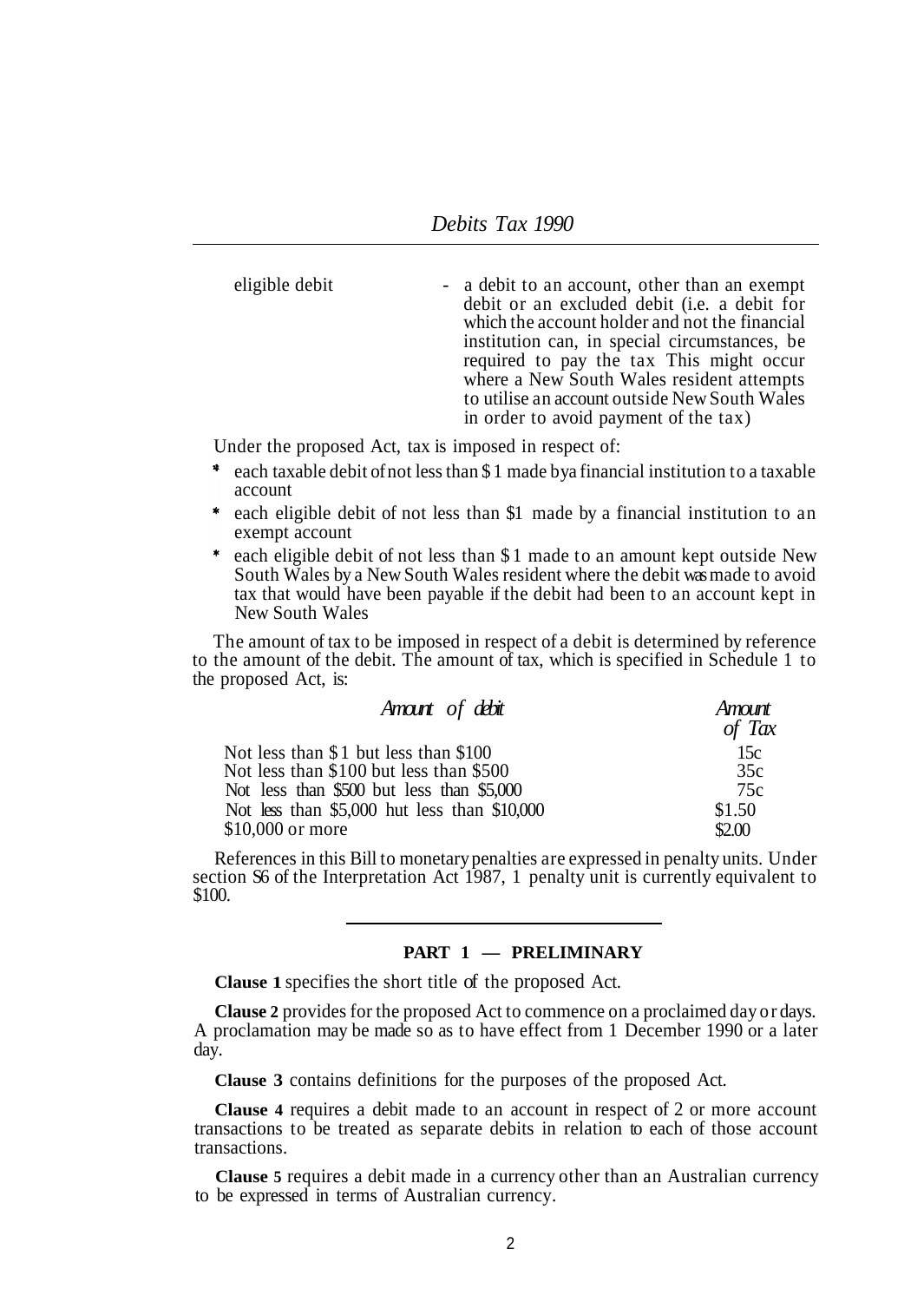**Clause 6** provides that the Chief Commissioner of Stamp Duties is to have the general administration of the proposed Act.

**Clause 7** enables the delegation of functions by the Chief Commissioner.

#### PART 2 - IMPOSITION AND AMOUNT OF TAX

**Clause 8** imposes the tax as previously described.

**Clause 9** determines the amount of tax to be imposed.

### PART 3 - LIABILITY TO TAX

**Clause 10** establishes the liability to pay the tax imposed by the proposed Act. The financial institution and the account holder are jointly and severally liable to pay the tax imposed on a taxable debit made to a taxable account. The account holder of an account other than a taxable account is liable to pay the tax imposed on an eligible debit made to the account.

**Clause 11** specifies when the tax is to be paid.Tax payable by a financial institution in respect of a taxable debit made during a month is to be paid by the 14th day after the end of the month. Tax payable by an account holder under an assessment of tax made by the Chief Commissioner is to be paid within 14 days after the day on which notice of the assessment is served on the person.

**Clause 12** creates a statutory right for financial institutions to recover from their customers tax paid in accordance with the proposed Act.

**Clause 13** governs the issue and revocation of certificates of exemption by the Chief Commissioner. The function of a certificate of exemption is to authorise a financial institution to make tax-free debits to the account to which the certificate relates.

**Clause 14** creates offences relating to the forging or unlawful alteration of certificates of exemption and misrepresentations concerning certificates of exemption.

#### **PART 4 - RETURNS AND ASSESSMENTS**

**Clause 15** requires the furnishing of periodic returns by financial institutions to the Chief Commissioner of taxable debits made during the periods to which the returns relate to taxable accounts kept with the financial institutions.

**Clause 16** enables the Chief Commissioner, on application made in accordance with the clause, to refund any amount of tax overpaid by a financial institution, other than an amount paid as a result of an assessment made by the Chief Commissioner.

**Clause 17** enables the Chief Commissioner, on application made in accordance with the clause, to make 8 refund in respect of tax which has been paid by a financial institution in respect of an excluded debit made to a taxable account.

**Clause 18** entitles a financial institution, if it wishes to dispute the amount of tax payable by it in respect of a return, to request the Chief Commissioner to make an assessment of the amount of tax payable.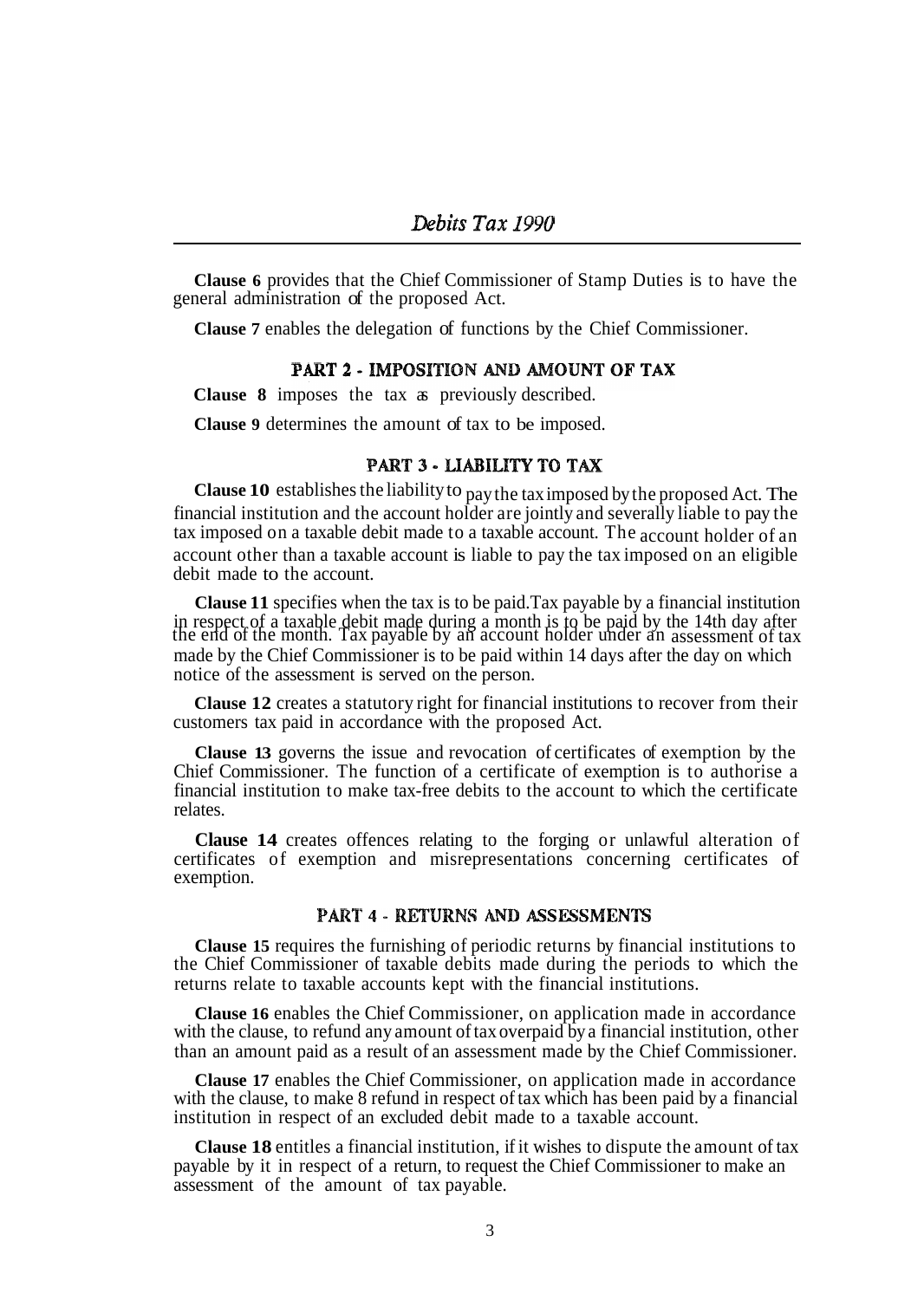**Clause 19** empowers the Chief Commissioner to make an assessment of tax payable by a financial institution or an account holder, whether or not any return has been furnished.

**Clause 20** imposes additional tax, as a penalty, on a financial institution or account holder who fails to furnish information required by the proposed Act to the Chief Commissioner or who furnishes false or misleading information.

**Clause 21** enables the Chief Commissioner to amend an assessment at any time within 3 years after it is made and provides for the effect of any such amendment.

**Clause 22** ensures that in any objection or dispute relating to an assessment, the objector can only challenge the correctness of the assessment and not any act or omission of the Chief Commissioner in making the assessment.

### **PART 5** *—* **OBJECTIONS AND APPEALS**

**Clause 23** defines tax, for the purposes of the proposed Part, to include additional tax under clause 20 or 34 so as to confer rights of objection and appeal in respect of any form of tax payable under the proposed Act.

**Clause 24** enables a person dissatisfied with an assessment, or with certain decisions of the Chief Commissioner, to lodge an objection with the, Chief Commissioner. The clause requires the Chief Commissioner to determine the objection and to notify the person of the decision. An objector dissatisfied with the decision is given a right, after the granting of an approval by the Chief Commissioner (which, in specified circumstances, the Chief Commissioner is required to grant), to appeal to the Supreme Court.

**Clause 25** provides for an appeal by an objector to the Supreme Court to be by way of rehearing and enables the Court, on giving its decision, to determine the amount of any tax payable as a result of the decision.

**Clause 26** places on the objector the onus of establishing on the balance of probabilities that the tax in question was incorrectly assessed.

**Clause 27** provides for the payment of any tax assessed or refund calculated by the Supreme Court.

**Clause 28** provides that the lodging of an objection or appal does not affect the objector's liability to pay tax, except to the extent otherwise permitted by the Chief Commissioner.

**Clause 29** provides for the manner of lodgment of documents or other items with the Chief Commissioner.

**Clause 30** enables the Chief Commissioner to stale a case to the Supreme Court on a question of law.

**Clause 31** provides for the giving of certificate and other documentary evidence signed by the Chief Commissioner in proceedings under the proposed Part.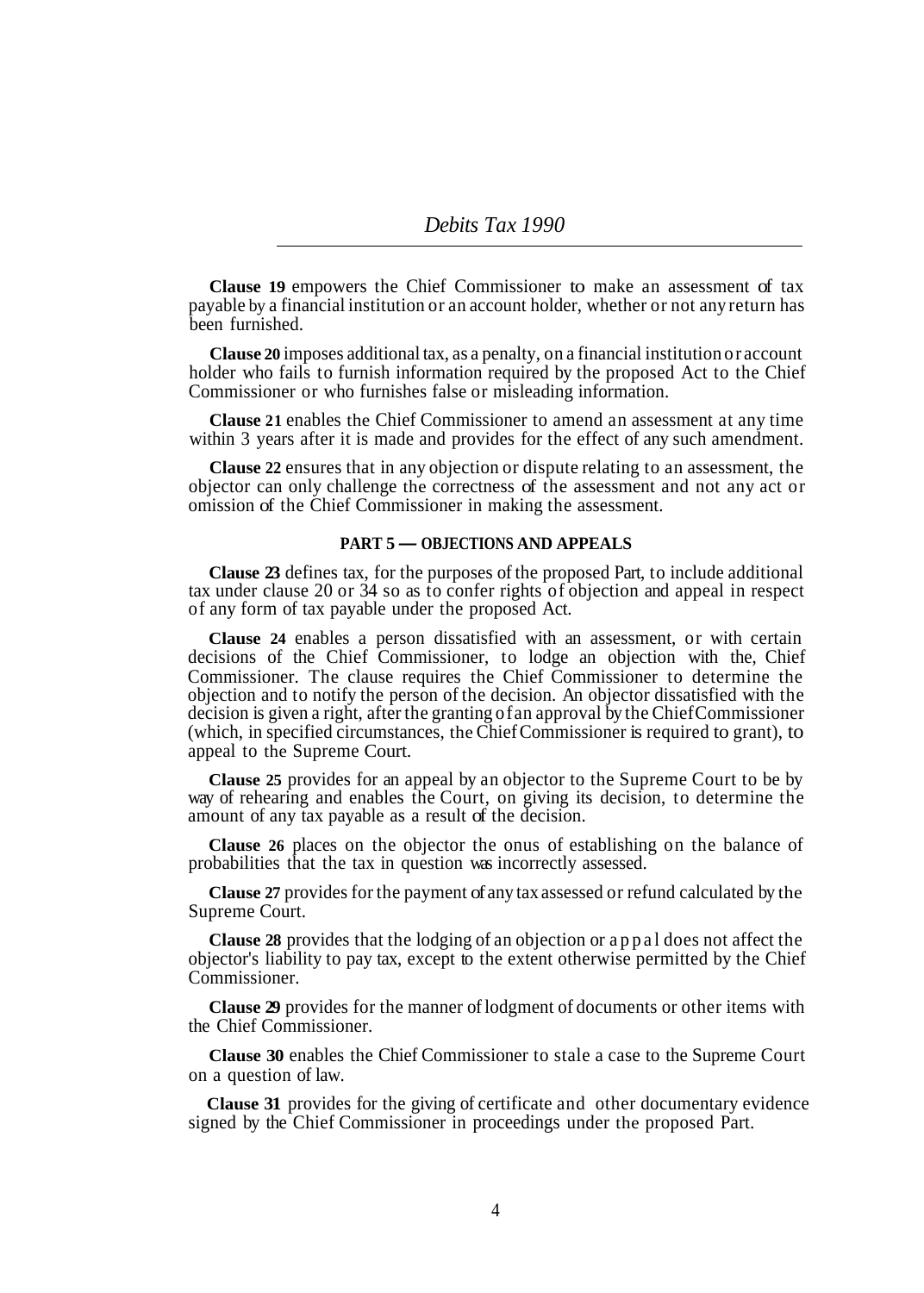#### **PART 6 — RECOVERY OF TAX**

**Clause 32** requires tax due and payable under the proposed Act to be paid to the Chief Commissioner and gives the Chief Commissioner the right to sue for the recovery of unpaid tax in a court of competent jurisdiction.

**Clause 33** authorises the Chief Commissioner to grant an extension of time for the payment of tax

**Clause 34** imposes additional tax at the rate of 20% p.a. by way of penalty for late payment of tax The clause also gives the Chief Commissioner a limited power to remit the additional tax

**Clause 35** provides for the giving of certificate and other documentary evidence signed by the Chief Commissioner in proceedings for the recovery of unpaid tax

## **PART 7 - OFFENCES**

**Clause 36** makes it an offence for a person:

- \* to fail or neglect to furnish a return or information or to comply with a requirement of the Chief Commissioner;
- \* without just cause, to fail or neglect to give evidence, answer questions or produce records required by the Chief Commissioner or an authorised officer;
- \* to furnish a false return or give a false answer.

**Clause 37** makes it an offence for a person to evade or attempt to evade tax

**Clause 38** enables a prosecution for an offence to be commenced within 3 years after the date of the: offence or, in the case of an offence relating to the furnishing of a return, at any time.

**Clause 39** provides that payment of a penalty does not relieve the offender from any liability to pay tax

**Clause 40** makes it an offence to obstruct an officer acting in the administration of the proposed Act or the regulations made under it.

**Clause 41** specifies the circumstances in which information obtained in the administration of the proposed Act  $\times$  the regulations made under it may or may not be disclosed.

**Clause 42** enables informations for offences to be laid in the name of the Chief Commissioner by authorised officers and sets out the procedure for instituting prosecutions.

**Clause 43** provides for the summary prosecution of offences in Local Courts.

### **PART 8 - MISCELLANEOUS**

**Clause 44** requires a financial institution to furnish an annual return to the Chief Commissioner setting out details of exempt accounts kept by the financial institution during the year.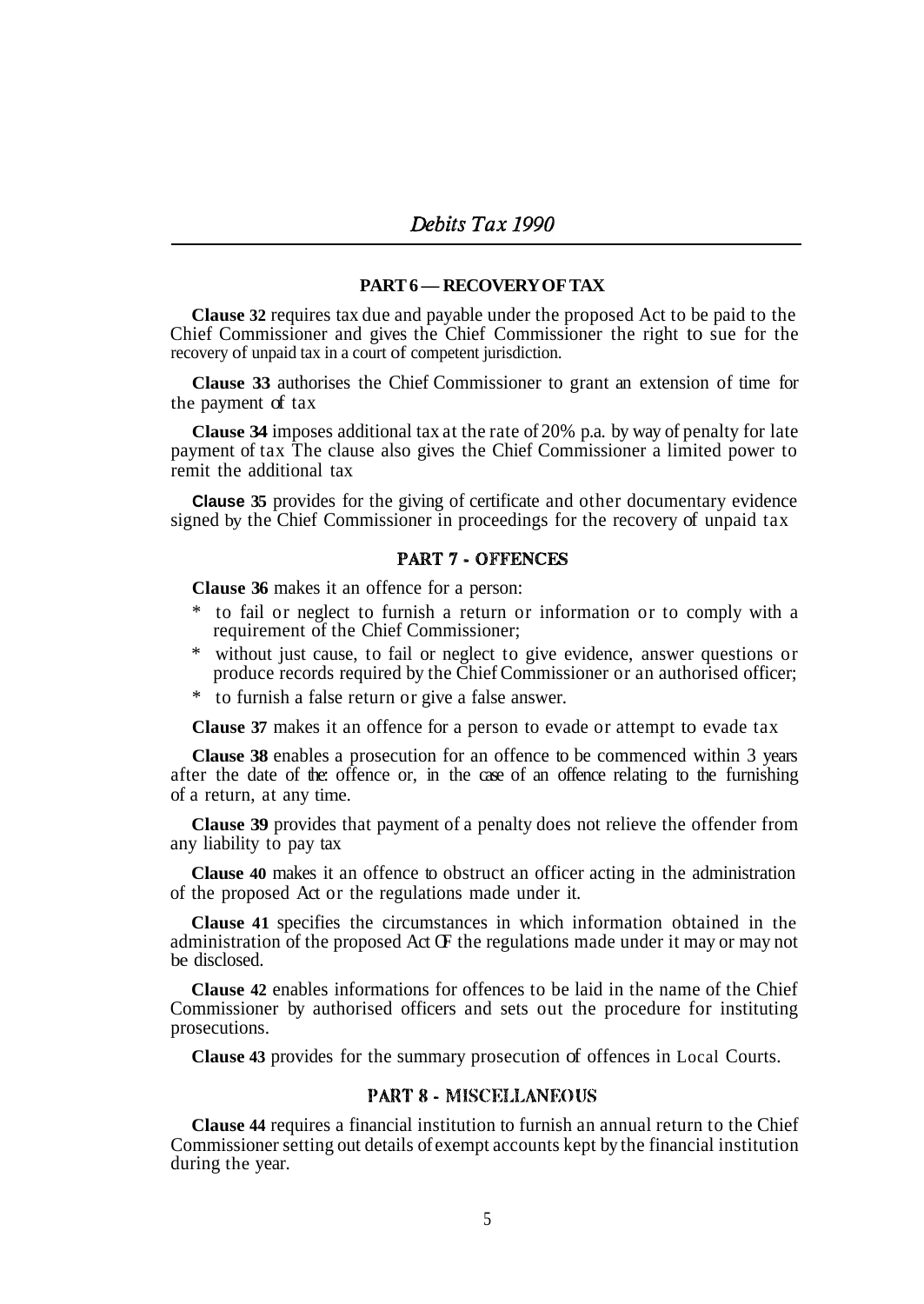**Clause 45** requires financial institutions to be represented, for the purposes of the proposed Act, by specified officers of the financial institutions.

**Clause 46** requires an officer duly authorised by the Chief Commissioner to be given access, at reasonable times, to all books, records and other documents held by any person.

**Clause 47** enables the Chief Commissioner to require, in writing, any person to furnish any information, to attend before the Chief Commissioner and answer questions, on oath or otherwise, or to produce any books, records or other documents in the person's custody.

**Clause 48** causes service of a document on a member of a partnership or on the committee of management of an unincorporated association or other body of persons to be taken to be adequate service of the document on each member of the partnership, association or body.

**Clause 49** enables the Chief Commissioner to compromise a claim for tax because of difficulty in ascertaining the amount of tax

**Clause 50** enables the Chief Commissioner to garnishcc money owed to or held on behalf of a taxpayer who has defaulted in payment of tax

**Clause 51** requires financial institutions to preserve, for a minimum of 5 years, records sufficient to enable their liability for tax to be assessed.

**Clause 52** provides for the authentication of documents issued by the Chief Commissioner for the purposes of the proposed Act.

**Clause 53** enables the Governor-in-Council to make regulations for the purposes of the proposed Act.

**Clause 54** provides for the amendment of the Acts specified in Schedule 2.

**Clause 55** is a formal provision which gives effect to the Schedule of transitional provisions.

## **SCHEDULE 1 — AMOUNT OF TAX**

**Schedule 1** sets out the amount of tax payable according to the amount of the taxable debit or eligible debit.

### **SCHEDULE 2 — CONSEQUENTIAL AMENDMENT OF OTHER ACTS**

**Schedule 2** provides for the consequential amendment of the following Acts: Business Franchise Licences (Petroleum Products) Act 198'7 Business Franchise Licences (Tobacco) Act 1987 Health Insurance Levies Act 1982 Land Tax Management Act 1956 Pay-roll Tax Act 1971